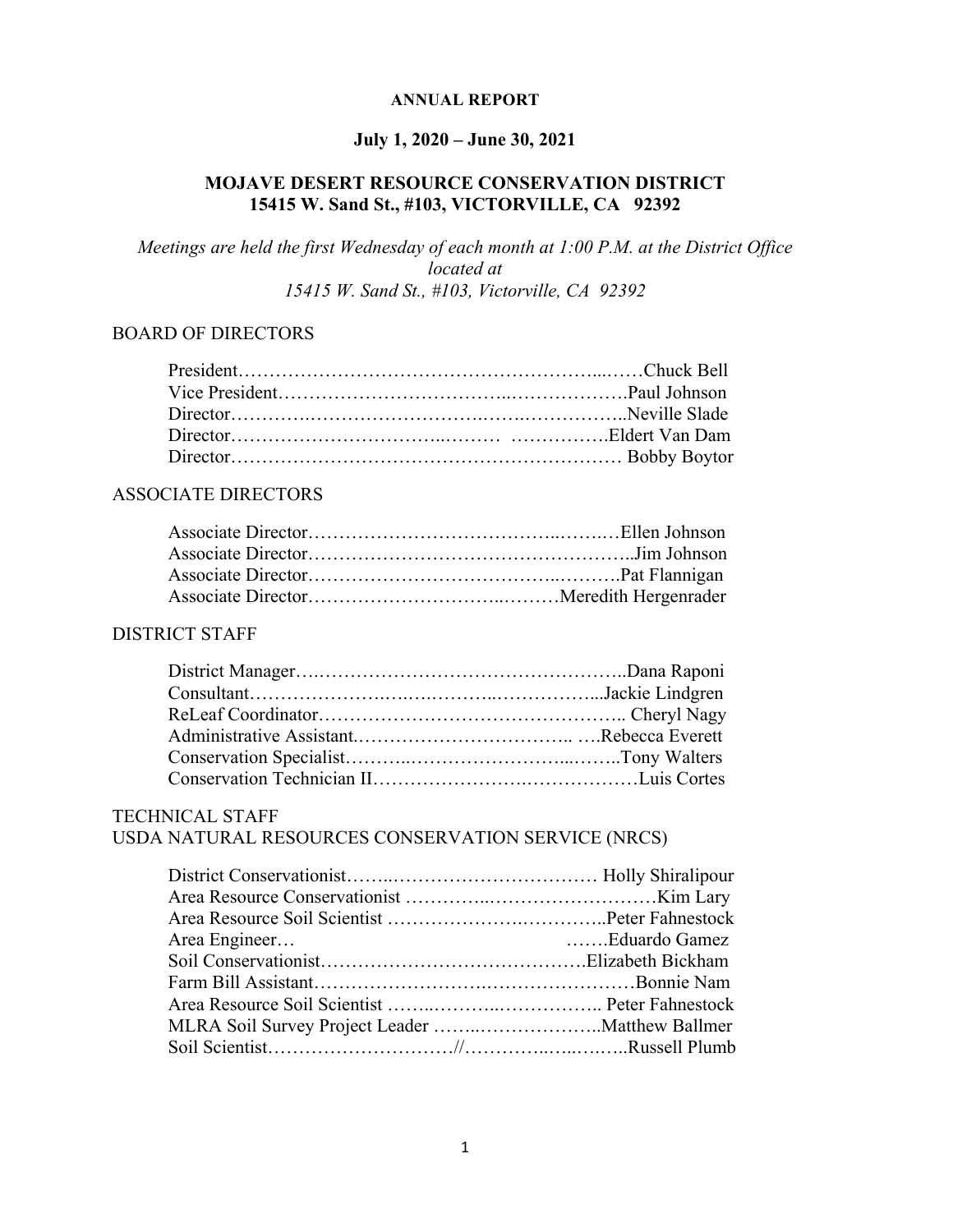

**MISSION STATEMENT: The Mojave Desert Resource Conservation** District is committed to the development of a land stewardship ethic that promotes long-term sustainability of the region's rich and diverse natural resource heritage.

#### **NATURAL RESOURCE OBJECTIVES OF THE DISTRICT:**

- Provide resource management information to the community
- Promote the reduction of wind and water erosion
- Promote the proper utilization of our natural resources
- Promote water conservation
- Provide information for improved irrigation water management
- Demonstrate urban and agricultural practices that sustain and improve soil health, water quality and fish and wildlife habitat
- Work with the public and private sector toward land development practices that protect and enhance the region's natural resources and systems

# **TAMARISK/ARUNDO ERADCATION/CONTROL PROJECT**

The Mojave Desert RCD is continuing their invasive plant removal/retreatment program with the focus remaining on retreatments in the Mojave River. Over the years the Tamarisk Beetle (Diorhabda) has been slowly migrating its way along the Colorado River and can now be found across the California border and along the Mojave River. Due to the migration of this little beetle the District decided in the fall of 2019 to not treat the usual places and give the beetle a chance to proliferate. Retreatment at Camp Cady in Newberry Springs was paused again this year as well to allow the tamarisk beetle to settle and proliferate.

With bio-fund trust funding through MWA the District has enlisted the services of Dr. Tom Dudley with Restoration Science LLC in Santa Barbara, to monitor the Saltcedar Biological control for the Mojave Basin. In August and November of 2020 and again in early June of 2021 Dr. Dudley and his team surveyed the Mojave Basin for Diorhabda (tamarisk beetle) along the Mojave Riverbed. There has been extensive dispersal and establishment of the beetle in 2020 and the beginning of 2021. Beetles have been found to exist at Camp Cady in Newberry springs and along the I-40 half-way between Newberry Springs and the Lava flows. Next generation beetles were in large numbers in the tamarisk at the Marine Corps depot in Barstow and have survived the winter along the riverbed in Hinkley and Oro Grande. Due to the dry season the tamarisk beetle was not out in force by the end of June 2021, but signs were still visible of successful overwintering. According to Dr. Dudley the dry season will only delay the full force of the beetle until later in the summer. The District will follow the progress of the beetle and monitor the various tamarisk spots where they show the most sign. The Diorhabda doesn't kill the tamarisk plant but puts it in a suppressed state where it will not produce seed and thereby cannot spread. The hope is while the tamarisk plants are in this suppressed state native vegetation will rehabilitate the areas along the riverbed, using less water and providing habitat for native endangered wildlife.

The District began control of these invasive plants during 2008 and has currently treated the majority of infested acreage from south of the Mojave Forks Dam to ½ mile east of the Barstow Marine Base. Parcels of non-consenting landowners and critical erosion areas have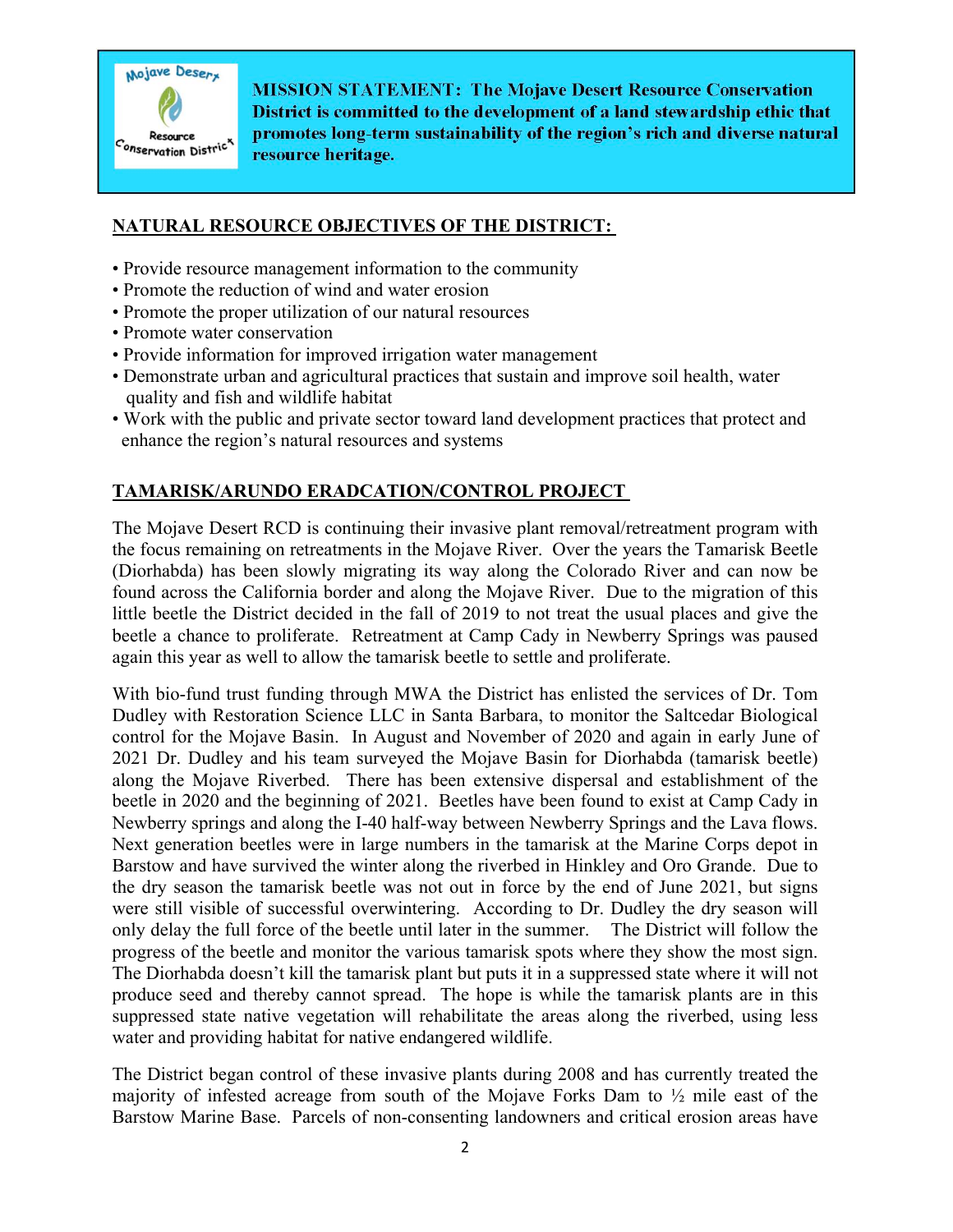been avoided. To date, a total of 2,310 "weed" acres of a total of 10,000 assessed acres of these invasive species have been removed/controlled. Chemical retreatments will be ongoing in areas where the beetle is not established to make sure all weeds stay eradicated, and any new sprouts are treated before they go to seed. However, if the tamarisk beetle continues to proliferate within the salt cedar in the Mojave River, the need for chemical treatment may not be as necessary. Initial funding for removal efforts was provided by a USDA NRCS earmark of funds to the Mojave Water Agency, the Mojave River Basin Adjudication's Biological Resources Trust Fund, State Proposition 50, and direct funding from the Mojave Water Agency.

Benefits of this program are:

1. Implement the Mojave Basin Area Judgment (improve riparian habitats, maintain

ground/surface water saturation at root zone, increase downstream flows).

- 2. Reduce evapotranspiration of ground and surface waters (water conservation).
- 3. Reduce salt deposits in the riverbed (water quality).
- 4. Reduce wildfire potential.
- 5. Keep channels open reduce debris damming and severity of flooding.

### **MOJAVE RIVER RIPARIAN AREA FIRE PRIVENTION/HAZARD PROJECT**

In late summer of 2020 and early spring of 2021, the District again oversaw the mowing of tumbleweeds and other invasive species along the pasture fences and imbedded in the trees along the edge of the forested riparian area of the Mojave Narrows Regional Park. This mowing was accomplished by pulling out the tumbleweeds from within the trees along the south and southwest edges of the regional park by hand, where they were then mowed by a tractor attached commercial mower. This work was done by Marty Frazier Weed Abatement services and was funded by the Fish and Wildlife Biological Trust Fund. A mowing plan is being discussed between the Fish and Wildlife, San Bernardino County, Marty Frazier and the District to mow the different weed species at the right time of year to keep them from going to seed.

#### **PEPPERWEED**

California Fish and Wildlife as well as the District are concerned about the amount of Pepperweed now taking over in the Mojave riverbed. As pepperweed is a very difficult invasive species to eradicate, different avenues to attack the weed are being discussed including a possible biological control.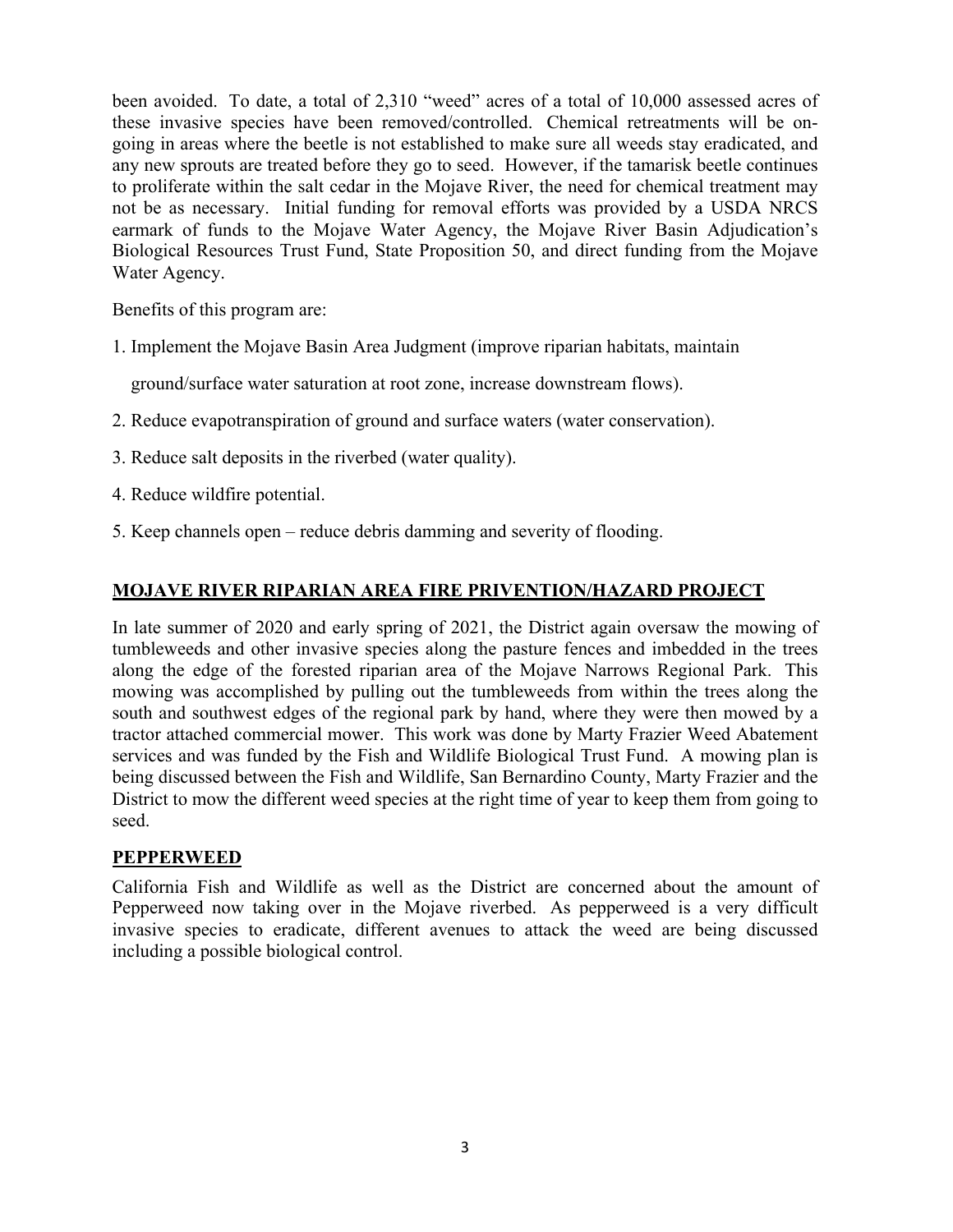# **MOUNTAIN COMMUNITIES RELEAF**

In 2003 the Old Fire burned through thousands of acres of precious land in the San Bernardino Mountains – in 2007 once again fire struck during the Slide and Grass Valley Fires.

Developed in 2004 after the 2003 Wildfires, Mountain Communities Wildfire ReLeaf is an ongoing program educating private landowners in the value of reforesting the burn areas and areas devastated by the bark beetle infestation. The ReLeaf program uses seeds previously collected in the San Bernardino Mountain burned areas. These seedlings are grown at the Southern California Edison Nursery in Auburn, CA and delivered to the sites for direct plantings as weather and climate conditions permit. Citizen and student volunteers are used on much of the larger burned areas, and professional planting crews in the more hazardous areas.

Working for over 17 years with Southern California Edison and CalFire we continue to work to grow and plant seedlings each year. Due to funding from American Forests, we have been able to complete site visits, land treatments, and the planting of additional seedlings across the San Bernardino Mountains of Southern California. Southern California Edison continues growing the seedlings needed for our 2022 planting season.

Since 2004, ReLeaf Volunteers, partnering with the Mojave Desert Resource Conservation District and CALFIRE (California Department of Forestry & Fire Protection) have planted over 450,000 native seedlings across several hundred acres of land in the San Bernardino Mountains and additional areas located in San Diego and Riverside Counties.

Currently ReLeaf is partnering with American Forests and CalFire in a two year project with the National Fish and Wildlife Foundation and Wells Fargo under the "Resilient Communities" grant program. This funding has supported planting, restoration treatments, community engagement and development of a climate – informed restoration plan for the San Bernardino Mountains over a two-year period. We had a busy planting season - planting 60,000 seedlings in partnership with American Forest, Cal Fire, and the California Conservation Corps.

# **MOJAVE WEED MANAGEMENT AREA (MWMA)**

The Mojave WMA continues to be coordinated by the District, which organizes and hosts quarterly meetings and oversees ongoing projects and outreach efforts. The tamarisk beetle (Diorhabda) has been confirmed at Camp Cady in Newberry Springs and farther west and south along the Mojave River to as far as the Hinkley bridge in Hinkley, and the Vista bridge in Silver Lakes. Cal-Ipc has been working tirelessly on assembly bills to provide funding for the Weed Management Areas. After the onset of Covid-19 the CDFA pulled remaining funds and new funding for weed management areas has not yet been restored. The Memorandum of Understanding for the MWMA currently has 23 signatories from agencies such as San Bernardino County Dept. of Agriculture, US Fish and Wildlife Service, Bureau of Land Management, California Dept. of Fish and Game, Joshua Tree National Park and Mojave National Preserve, to name a few.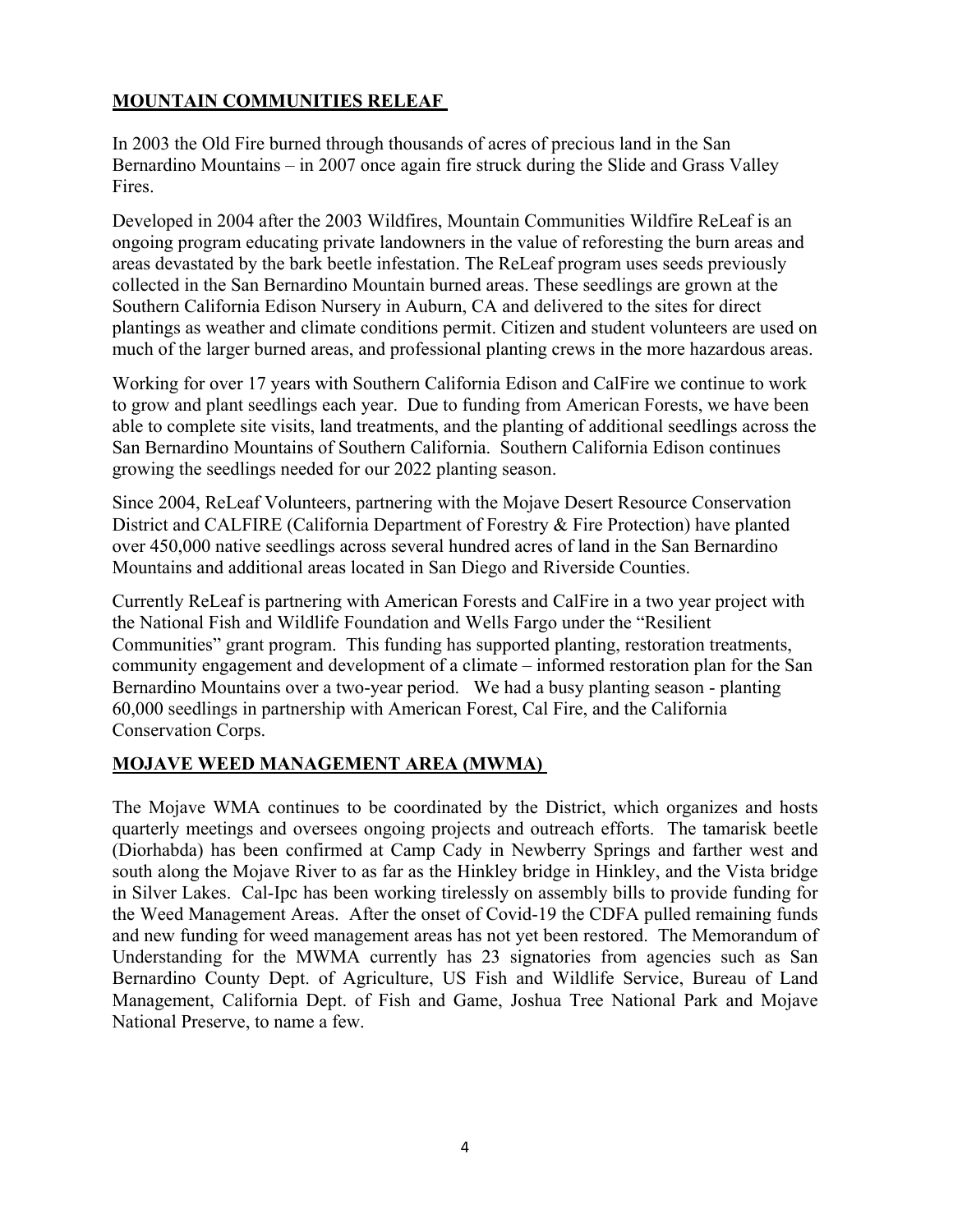# **CAMP CADY WILDLIFE MANAGEMENT AREA RESTORATION PROJECT**

The objective of this continuing demonstration study is to determine the potential suitability and sustainability of selected plant materials for site restoration/revegetation on riparian salt cedar infestation sites along the Mojave River, within the Camp Cady Wildlife Management Area's jurisdiction.

The Camp Cady water infrastructure has suffered quite a breakdown over the last few years due to age and environmental challenges. The well servicing the buildings has received a flow meter, new storage tanks and larger updated piping for distribution. While less time has been used to collect the data for the restoration plant sites, new drip system piping and plant replacement is underway. The tamarisk beetle (Diorhabda) has shown to be proliferating in the tamarisk at Camp Cady, stalling mechanical and chemical eradication measures on tamarisk trees until the damage done by the beetle can be determined. Other native plants have established in the study area showing what species will survive in the salty and sandy environment. Some nearby tamarisk have grown large enough to possibly affect the microhabitat of the native restoration plants. The water uptake from the saltcedar may affect the nearby plants water availability, depending on the amount of stress the existing beetles are placing on the trees. Also, the partial shading from the remaining controlled saltcedar debris may affect the plant survival for these species in the sandy loam understory.

# **CAMP CADY FIELD AT HARVARD ROAD SAND BLOW REDUCTION**

The District, in partnership with California Department of Fish and Wildlife, San Bernardino County and Quail Forever, is working on a project to restore a portion of a Camp Cady grain field into operation. This field restoration will greatly diminish or possibly stop dune sand from blowing onto Harvard road in Newberry Springs. Every year Harvard road, a main road off of the 15 freeway, in Newberry Springs must be closed due to sand blowing across the road making it unsafe for traffic. This road stays closed for several days until the sand can be bulldozed onto the shoulder to allow traffic to continue. This closing of Harvard road happens several times per year in the winter and spring but especially in the fall. The planting of Sudan grass on this agricultural field up wind from Harvard road will not only work to diminish sand blow but provide a larger source of food and shelter for local wildlife.

Due to the discovered existence of the endangered Fringe toed Lizard in the vicinity of the proposed field extension, the forward momentum was delayed until the end of lizard breeding season. The San Bernardino County has agreed to supply the use of heavy equipment to spread the sand on the half field extension and a Newberry Springs farmer has agreed to plant Sudan grass seed to stabilize the soil and greatly impair or stop the sand blowing onto Harvard Road.

### **IRRIGATION WATER MANAGEMENT**

In partnership with Mojave Water Agency the District is dedicated to water conservation within the Mojave Desert RCD's large area. The District and MWA have implemented a program of water conservation alternatives through evaluation and field assistance for irrigation efficiency improvement, including enhancement irrigation water management automation, soil moisture and soil quality testing. From July to September 2020 over 27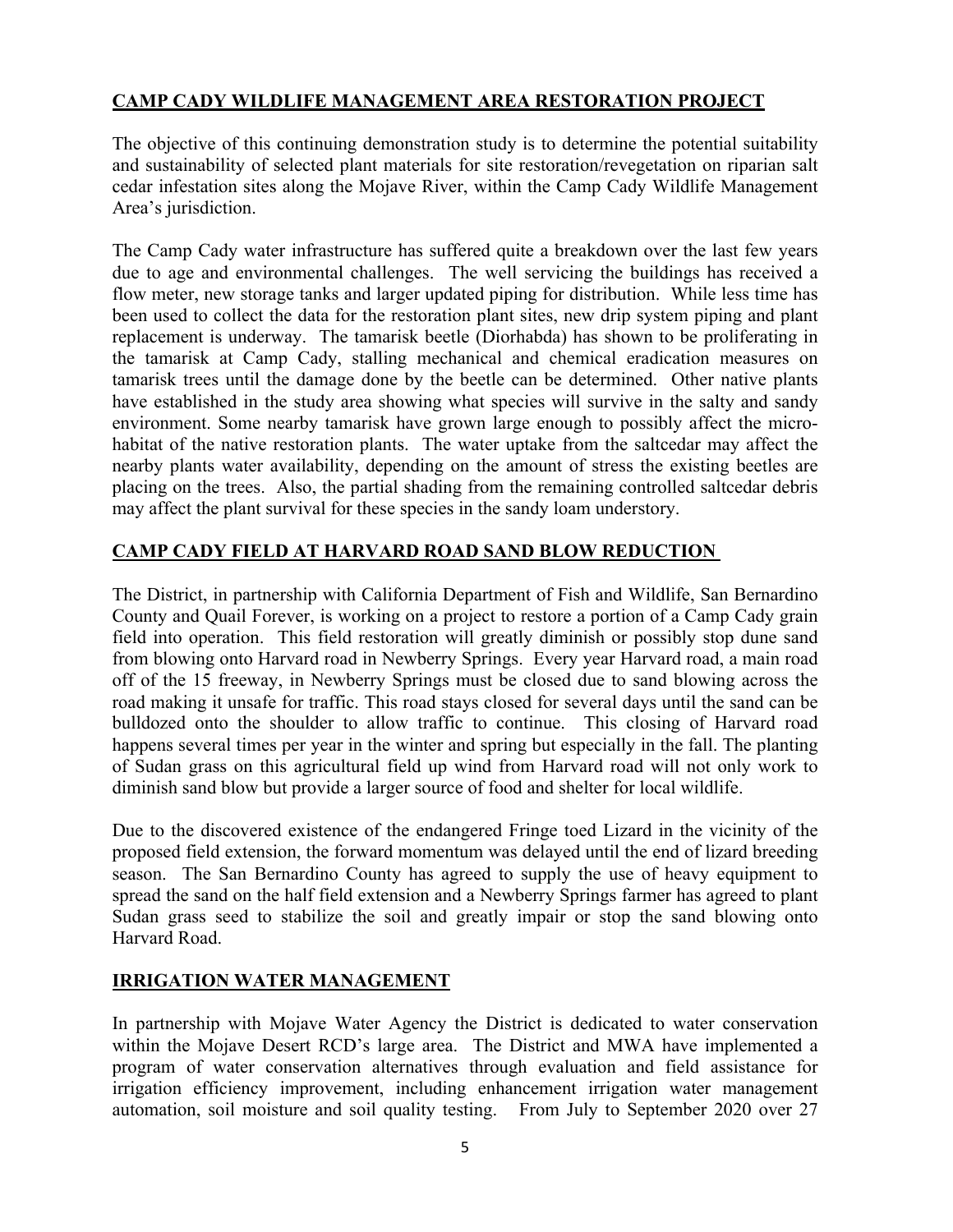irrigation assistance visits and 190 hours in initial and follow up assistance for water conservation was given in the areas of Apple Valley, Victorville, Hesperia, Phelan, Helendale, Lucerne Valley and Newberry Springs. With Covid-19 all of the visits were scheduled through cell phone contact and other assistance questions were answered through several communication applications such as "Google Duo video". As the Victorville Field Office was closed, creativity was the method of choice to assist communities. In fall through midwinter over 34 initial and follow up visits were performed to educate customers on water conservation and irrigation, focusing on winterizing irrigation systems and scheduling less irrigation days and times. At least fourteen of the total irrigation assistance "visits" were given via cell phone video where clients walked around their acreage showing Tony Walters, Conservation Specialist, their problem irrigation system asking questions with him offering assistance. In spring and summer of 2021 more visits were held in person or via google duo or the virtual computer program Zoom. During the ongoing pandemic more clients reached out for assistance and return visits. At least twenty-six of the clients visited reduce water use by 30% or more by incorporating recommended changes. The IWM visits consist of a comprehensive evaluation that quantifies current outdoor water use. Clients are then given options to help conserve and reduce their water use. Conservation options include: System evaluation, soil health in relation to water savings, installation options of current irrigation technologies, irrigation scheduling and mulching options for our area.

#### **ASSISTANCE TO DAIRY OWNERS**

One of the Districts roles as a non-regulatory agency has been to facilitate communication between the Natural Resources Conservation Service, the Lahontan Water Board and the dairy owners to develop a collaborative solution to the nitrate concerns raised by the Lahontan Region Water Quality Control Board. The NRCS Conservation Nutrient Management Program (CNMP) can help producers utilize their manure sources available for nutrient application and to reduce nitrate intrusion into surface and/or ground water. The CNMP will also help with the infrastructure and in obtaining management resources available to aid in delivery and monitoring of nutrient and irrigated water applications to the cropland (i.e., flow meters, pipeline, manure spreading, pond liners, etc.). Lahontan has determined a general order will eventually come out that will apply to all Confined Animal Facilities. This draft will then go through dairy and public comment before going to the Lahontan board for review and approval. It is paramount all parties work together to achieve the most efficient and cost productive avenues that will determine the effectiveness of nitrate mitigation.

#### **EVAPORATION COOLER STUDY**

In partnership with the Mojave Water Agency the District conducted an evaporation cooler water usage study. The swamp cooler study has had quite a few challenges from meter and adapter inconsistencies, and volunteer homeowner challenges to waiver delays and finally the Covid-19 shut down. July, August and September of 2020 finally saw things come together with approximately 30 meters being installed on residential swamp coolers in Joshua Tree, Apple Valley and Victorville. The meters were monitored and data collected was compared to data being collected from the University of Davis.

The data from this study will be used for calculating consumptive water use for regulations pending limits on household water use from the state of California. The District and MWA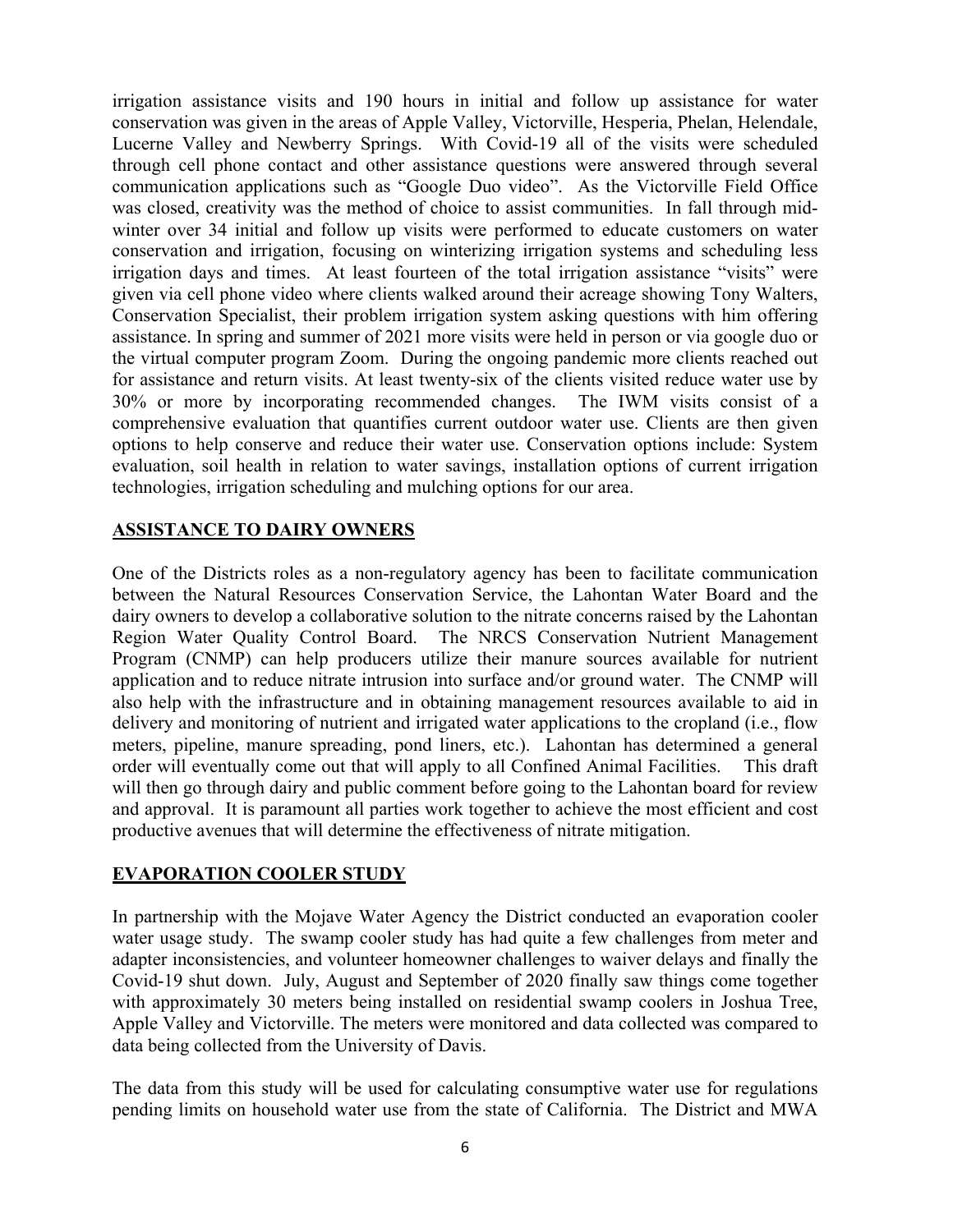are advocating to include water cooler use, which can be significant, in the desert regions. When the meters were placed on the cooler lines a series of questions were recorded including, location, weather data, type of cooler and model number. UC Davis is completing water bill collections and correlating that information with energy use through Edison bills. In summer and fall of 2020 community homeowner volunteers allowed a water meter to be placed on the water line to their swamp coolers. An initial reading was noted, and further periodic readings were taken for water consumption data. This data then went to Mojave Water Agency for analysis and subsequent calculations submitted to UC Davis. This study will not be repeated in Fiscal year 2021-22.

# **LAS FLORES RANCH MANAGEMENT AND TECHNICAL ASSISTANCE PROJECT**

The Mojave Desert RCD is in its third year working in partnership with the Crestline Sanitation District on the Management and Technical Assistance program for the Las Flores Ranch, located on Summit Valley Road in Summit Valley. This historic ranch leases over 600 acres of pasture to raise grass fed cattle. This pasture is flood watered by a gravity fed water source, through the Crestline Sanitation Facility and dissipating in the pastures of Las Flores. The Districts scope of work has included the use of the Global Positioning System to mark boundaries, water ways and pertinent landscape. The points have been used to create a shape file for use in Geographic Information System to allow the overlaying of data layers such as existing soil types within the boundaries. The soil quality and moisture holding ability and plant variety and quantity is being identified, inventoried, and disseminated into data for use in prescribing future pasture production and agricultural quality. Other partners for this project include Natural Resources Conservation Service and the Victor Valley College.

A land sale including this ranch acreage has been brokered and a Settlement was reached for the removal of cattle from this property due to the existence of the endangered Arroyo Toad. Several meetings have been attended with VCS Environmental Development, Center for Bio-Diversity and other interested entities, to determine the viability of a Mitigation Bank for the Las Flores acreage. While the RCD agreement with Crestline Sanitation will still include the monitoring of surface water flow and nitrate levels, infrastructure upgrade and future ranch management will no longer be done.

### **ALLIANCE for WATER AWARENESS and CONSERVATION**

The District remains an active participant in the Alliance for Water Awareness and Conservation (AWAC). The District is partnering with Mojave Water Agency to provide educational outreach in irrigation water conservation in both residential and agricultural forums as well as other water conservation topics for the AWAC, both in attending events and currently in the video workshop arena. The mission of this dynamic coalition of over 20 regional organizations is to promote the efficient use of water and increase awareness of conservation as an important tool to ensure an adequate water supply.

Due to the Covid-19 restrictions the necessity of creativity came about and the outreach and education turned to computer platforms such as Zoom presentations with a captive audience.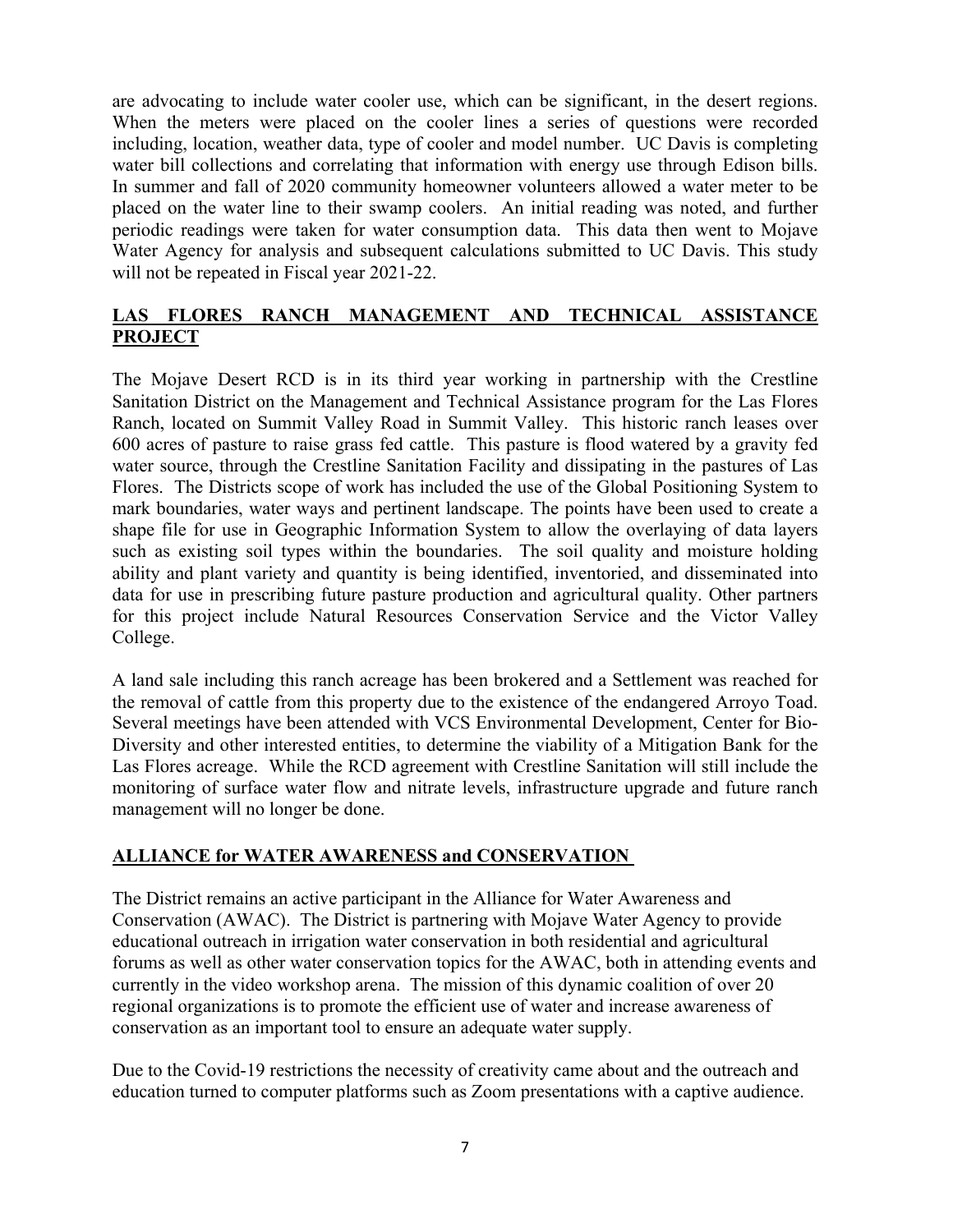Joshua Basin Water District came on board with water conservation education requests and helped start the momentum. Originally scheduling a few online workshops, the demand was quickly expanded, consequently over 22 presentation workshops were given over the fiscal year, along with 9 presentations/lectures of water conservation. With some Covid restrictions lifted in 2021 over five workshops were able to be in person and hands-on covering irrigation system design, water auditing and system maintenance.

Several "Cash for Grass" visits – another MWA conservation program - were conducted with City of Victorville, Barstow Cemetery District and the Ashwood Golf Course. These AWAC program visits covered the entire Mojave Water Agency service area including, Victorville, Apple Valley, Barstow, Newberry Springs, and Joshua Tree.

While no in person events were held this fiscal year due to Covid-19 restrictions, the AWAC program headed by Tony Walters, Conservation Specialist, was able to reach over 130 people directly. Workshop presentations covered a variety of water conservation topics such as but not limited to irrigation design, irrigation maintenance, irrigation scheduling and new irrigation technologies. Outdoor garden education such as soil amendments for conservation, desert native plants and xeriscaping were high attendance presentations. Even topics on how the desert gets its water, how a growing garden can flourish in the desert and still conserve water, and the benefits of mulching were presented.

The four specific goals of AWAC are:

- Serve as a network to assist agencies in educating the public on water conservation.
- Provide resources with a consistent message to help agencies meet their respective conservation goals.
- Maintain current gallons per capita per day GPCD) or lower and continue to position agencies for meeting future conservation needs.
- Exchange ideas between agencies, especially at quarterly meetings.

A calendar featuring low water use plants is published annually to heighten the public's awareness of water efficient landscaping. These calendars are freely available to the public through AWAC members.

# **MITIGATION AND EASEMENTS**

The District remains engaged in providing mitigation/compensation and environmental credits for developers wanting to build in the San Bernardino County portion of the High Desert area. Mitigation practices include the removal/retreatment of tamarisk and Arundo in the Mojave River as well as trash removal on the designated sites. Seventeen contracts have been fulfilled since the start of this program in 2006.

### **NATIONAL RANGELAND INVENTORY**

An extended agreement with NRCS increasing the program funding, finds the District on its fourth year providing assistance in the USDA National Rangeland Inventory (NRI) program. This program is federally mandated throughout the nation. The District provides assistance in the form of surveying and documenting designated points in southern California. Each point is an onsite data collection for grazing and range inventory. Each point is surveyed via 150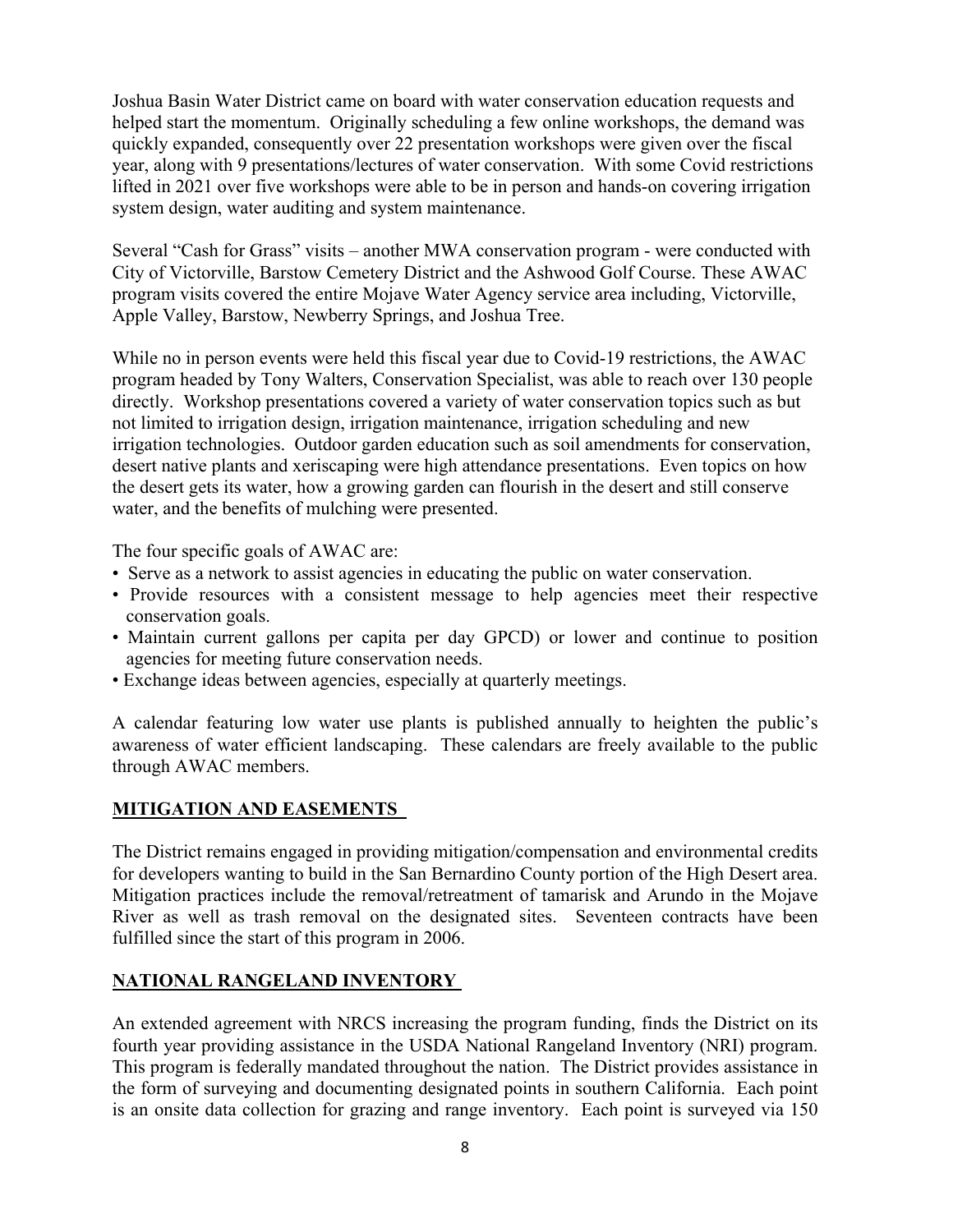foot transects to collect environmental data including but not limited to plant life, land cover/use, landscape and soils, disturbance indicators and biomass/production, cover, density, and height. Points are revisited every 5 years

The NRI program season resides in the spring and summer between the months of March and September, with annual training usually in February. Due to the Covid restrictions the NRI program was halted in the summer and fall of 2020. As the program is seasonal the months from winter of 2020 to March of 2021 were relatively quiet. In March of 2021with the annual training completed in February, to the end of June 2021 the NRI team was able to complete eight points, traveling hundreds of miles in not only San Bernardino County but Riverside and Imperial Counties as well, with many points requiring overnight stays. Some of the site points were desolate requiring hiking long distances to reach. The excessive heat and smoke from the many fires in California forced the field work to be relegated to early mornings and evenings for the safety of the team. With the two-year agreement between USDA NRCS and the Mojave Desert RCD, the NRI program will be funded until 2022. A new agreement is in the process to continue the NRI funding after 2022.

# **PALISADES RANCH RESTORATION PROJECT**

In August of 2019 the District agreed to be the lead agency for the CEQA in the restoration of the Palisades ranch in Oro Grande. The Mojave Desert Land Trust purchased the retired agriculture farm with plans to restore the native wildlife habitat and plant species to the original Mojave river wash and desert landscape. The District has offered to assist in the tamarisk/Arundo removal. With the project description complete the environmental consulting process is moving forward and should be in the final stages soon.

# **CIMIS**

The District continues to maintain one California Irrigation Management Information System (CIMIS) station. Due to water conditions and subsequent sale of the field, the station previously located in Newberry Springs has been removed and stored while another suitable location can be found. A possible site in Hinkley is being considered. The Victorville station remains at Victor Valley College in Victorville. These weather stations assist not only agricultural producers but urban landowners as well. Evapotranspiration data for alfalfa and turf grasses is updated Monday through Friday by RCD staff and is available on our website: www.mojavedesertrcd.org.

### **MOJAVE DESERT-MOUNTAN RC&D**

The District continues to support and participate in the Mojave Desert-Mountain RC&D. This six-county organization works as an extension of the Resource Conservation District and assists in the economic development of the rural segments of San Bernardino County. The MDMRC&D holds a 501c3 status. With the Covid-19 restrictions the MDMRC&D is currently inactive but hopes to be operating again very soon. Their office is located in Antelope Valley.